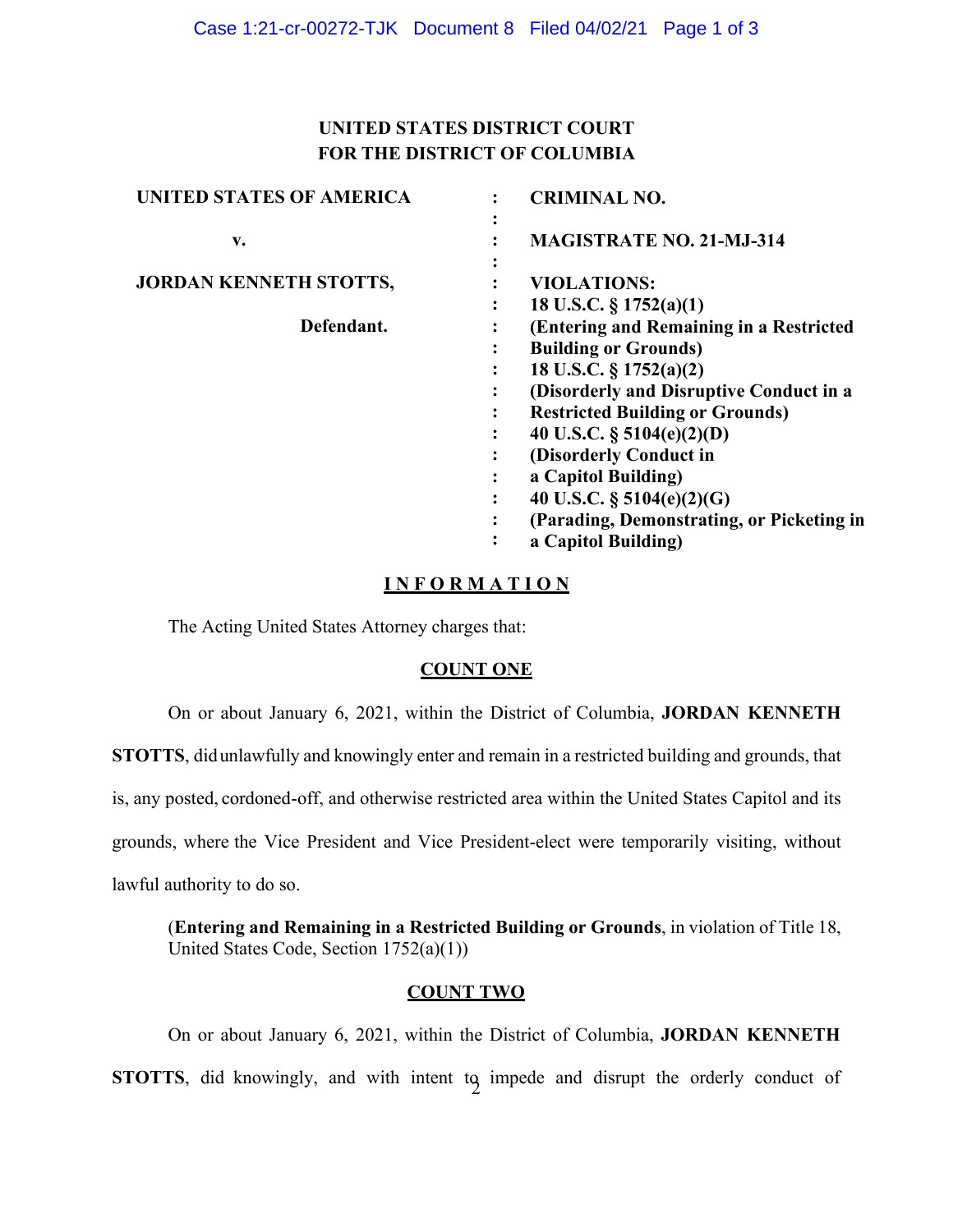### Case 1:21-cr-00272-TJK Document 8 Filed 04/02/21 Page 2 of 3

 Government business and official functions, engage in disorderly and disruptive conduct in and in fact impede and disrupt the orderly conduct of Government business and official functions. within such proximity to, a restricted building and grounds, that is, any posted, cordoned-off, and otherwise restricted area within the United States Capitol and its grounds, where the Vice President and Vice President- elect were temporarily visiting, when and so that such conduct did

 (**Disorderly and Disruptive Conduct in a Restricted Building or Grounds**, in violation of Title 18, United States Code, Section 1752(a)(2))

### **COUNT THREE**

 United States Capitol Grounds and in any of the Capitol Buildings with the intent to impede, disrupt, and disturb the orderly conduct of a session of Congress and either House of Congress, and the orderly conduct in that building of a hearing before or any deliberation of, a committee of Congress or either Houseof Congress. On or about January 6, 2021, within the District of Columbia, **JORDAN KENNETH STOTTS**, willfully and knowingly engaged in disorderly and disruptive conduct within the

 (**Disorderly Conduct in a Capitol Building**, in violation of Title 40, United States Code, Section  $5104(e)(2)(D)$ )